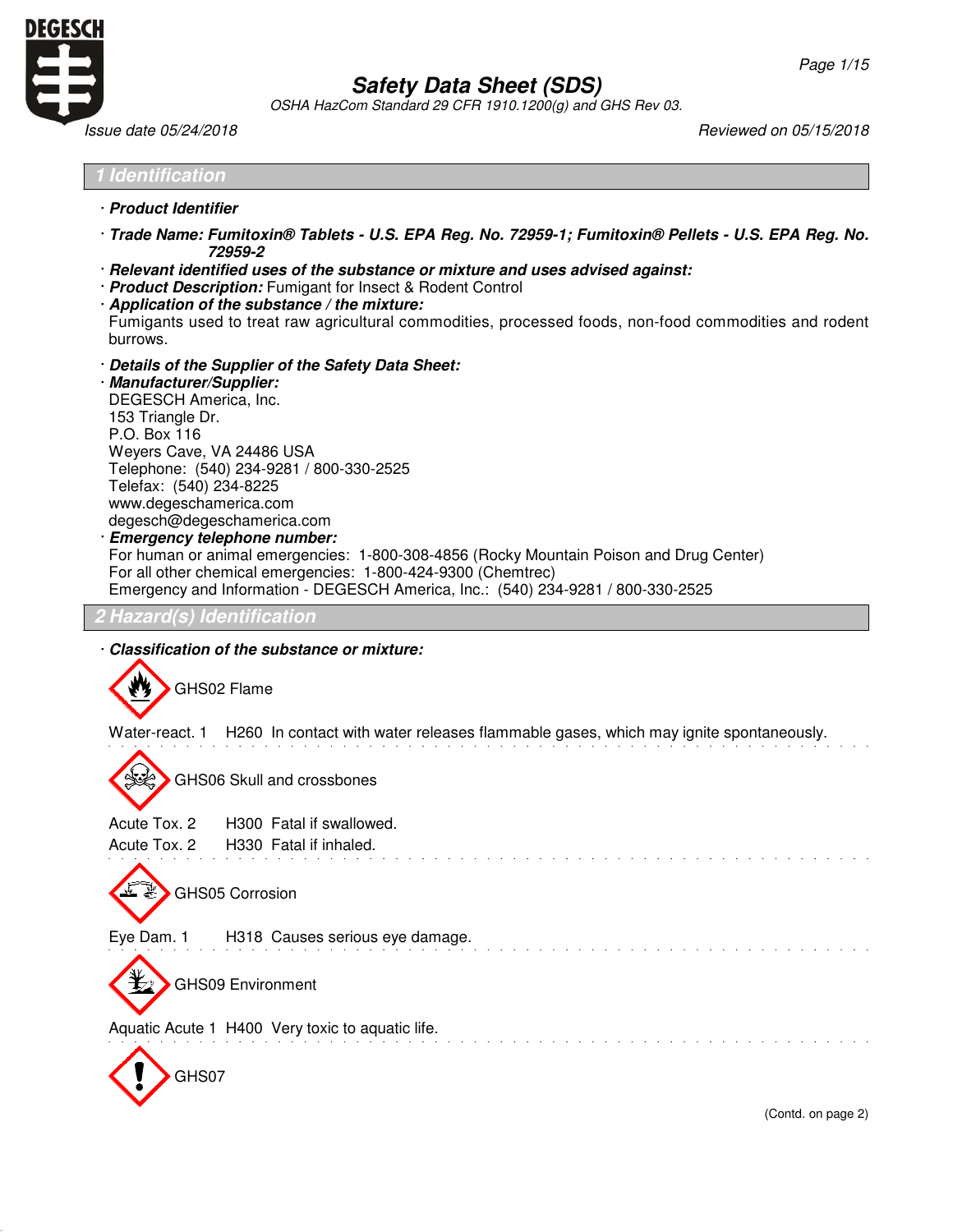OSHA HazCom Standard 29 CFR 1910.1200(g) and GHS Rev 03.

Issue date 05/24/2018 Reviewed on 05/15/2018

#### **Trade Name: Fumitoxin® Tablets - U.S. EPA Reg. No. 72959-1; Fumitoxin® Pellets - U.S. EPA Reg. No. 72959-2**

Skin Irrit. 2 H315 Causes skin irritation.

· **Label elements:**

· **GHS label elements**

The product is classified and labeled according to the Globally Harmonized System (GHS).

· **Hazard pictograms:**



- · **Signal word:** Danger
- · **Hazard-determining components of labeling:**
- Aluminum Phosphide
- Ammonium Carbamate
- · **Hazard statements:**
- H260 In contact with water releases flammable gases, which may ignite spontaneously.
- H300+H330 Fatal if swallowed or if inhaled.
- H315 Causes skin irritation.<br>H318 Causes serious eve d
- H318 Causes serious eye damage.<br>H400 Very toxic to aquatic life.
- Very toxic to aquatic life.

### · **Precautionary statements:**

- P223 Do not allow contact with water.
- P260 Do not breathe dust/fume/gas/mist/vapors/spray.
- P264 Wash thoroughly after handling.
- P270 Do not eat, drink or smoke when using this product.
- P273 Avoid release to the environment.
- P280 Wear protective gloves/protective clothing/eye protection/face protection.
- P284 [In case of inadequate ventilation] wear respiratory protection.<br>P301+P310 If swallowed: Immediately call a poison center/doctor.
- P301+P310 If swallowed: Immediately call a poison center/doctor.<br>P302+P352 If on skin: Wash with plenty of water.
- If on skin: Wash with plenty of water.
- P304+P340 IF INHALED: Remove person to fresh air and keep comfortable for breathing.
- P305+P351+P338 If in eyes: Rinse cautiously with water for several minutes. Remove contact lenses, if present and easy to do. Continue rinsing.
- P320 Specific treatment is urgent (see supplementary first aid instructions on this Safety Data Sheet).
- P332+P313 If skin irritation occurs: Get medical advice/attention.
- P362+P364 Take off contaminated clothing and wash it before reuse.
- P370+P378 In case of fire: Use for extinction: CO2, sand, extinguishing powder.
- P391 Collect spillage.
- P402+P404 Store in a dry place. Store in a closed container.
- P403+P233 Store in a well-ventilated place. Keep container tightly closed.
- P405 Store locked up.
- P501 Dispose of contents/container in accordance with local/regional/national/international regulations.

## · **Unknown acute toxicity:**

This value refers to knowledge of known, established toxicological or ecotoxicological values.

10.3 % of the mixture consists of component(s) of unknown toxicity.

· **Classification system:** NFPA/HMIS Definitions: 0-Least, 1-Slight, 2-Moderate, 3-High, 4-Extreme

(Contd. on page 3)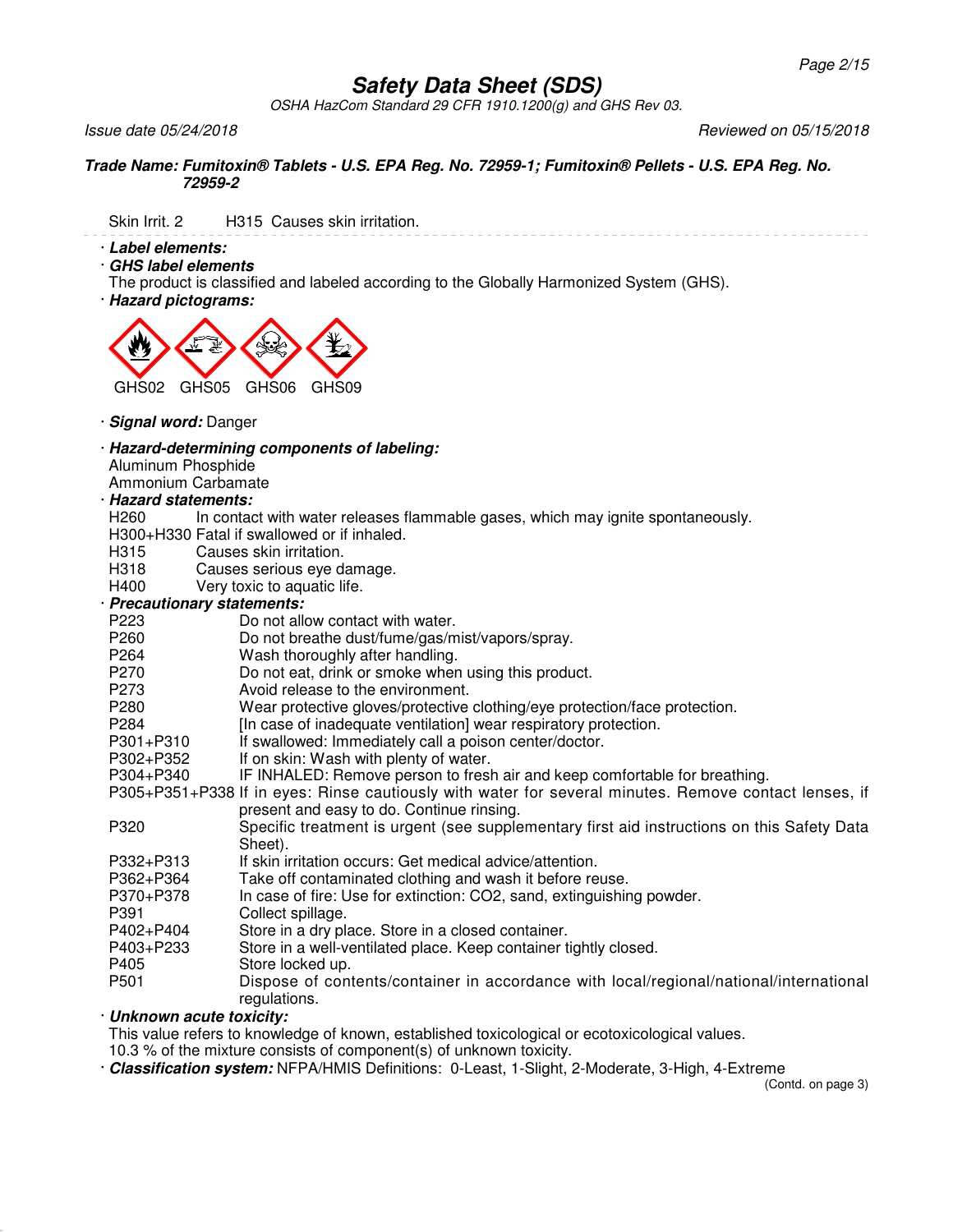OSHA HazCom Standard 29 CFR 1910.1200(g) and GHS Rev 03.

Issue date 05/24/2018 Reviewed on 05/15/2018

**Trade Name: Fumitoxin® Tablets - U.S. EPA Reg. No. 72959-1; Fumitoxin® Pellets - U.S. EPA Reg. No. 72959-2**

### · **NFPA ratings (scale 0 - 4)**



The substance demonstrates unusual reactivity with water.

· **HMIS-ratings (scale 0 - 4)**

**HEALTH FIRE** <mark>REACTIVITY</mark> 2  $|4|$ 4 Health  $=$   $*4$  $Fire = 4$ Physical Hazard = 2

· **Hazard(s) not otherwise classified (HNOC):** None known

\* **3 Composition/Information on Ingredients**

### · **Chemical characterization: Mixtures**

· **Description:** Mixture of substances listed below with non-hazardous additions.

| · Dangerous Components: |                                                                                                                              |              |  |  |
|-------------------------|------------------------------------------------------------------------------------------------------------------------------|--------------|--|--|
| CAS: 20859-73-8         | Aluminum Phosphide                                                                                                           | 56%          |  |  |
|                         | RTECS: BD 1400000 Water-react. 1, H260; Acute Tox. 2, H300; Acute Tox. 3, H311;<br>Acute Tox. 1, H330; Aquatic Acute 1, H400 |              |  |  |
| CAS: 1111-78-1          | Ammonium Carbamate                                                                                                           | Proprietary% |  |  |
|                         | Eye Dam. 1, H318; $\Diamond$ Acute Tox. 4, H302; Skin Irrit. 2, H315;<br>Aquatic Acute 3, H402                               |              |  |  |
|                         | <b>TRADE SECRET</b>                                                                                                          | $5 - 10%$    |  |  |
|                         | <b>♦ STOT SE 3, H335</b>                                                                                                     |              |  |  |
|                         | Proprietary                                                                                                                  | $2 - 12%$    |  |  |
|                         | Skin Irrit. 2, H315; STOT SE 3, H335; Eye Irrit. 2B, H320                                                                    |              |  |  |

### · **Additional information:**

The exact percentages of the ingredients of this mixture are considered to be proprietary and are withheld in accordance with the provisions of paragraph (i) of §1910.1200 of 29 CFR 1910.1200 Trade Secrets. Fumitoxin Tablets and Fumitoxin Pellets react with water to produce phosphine (hydrogen phosphide, PH3, CAS No. 7803-51-2) as shown in Equation 1. Fumitoxin products are formulated with 55% aluminum phosphide also contains ammonium carbamate and inert ingredients. Ammonium carbamate decomposes to liberate ammonia (CAS No. 7664-41-7) and carbon dioxide (CAS No. 124-38-9) as shown in Equation 2.

| AIP + 3H2O ---> AI(OH)3 + PH3<br>1) |
|-------------------------------------|
|-------------------------------------|

```
2) NH2COONH4 ---> 2NH3 + CO2
```
### **4 First-Aid Measures**

### · **Description of first aid measures**

### · **General information:**

Immediately remove any clothing soiled by the product.

Symptoms of overexposure are headache, dizziness, nausea, difficult breathing, vomiting, and diarrhea. In ALL cases of overexposure, get medical attention immediately. Take victim to a doctor or emergency treatment facility.

Have product container label or applicator's manual with you when calling a poison control center, doctor, or when going for treatment.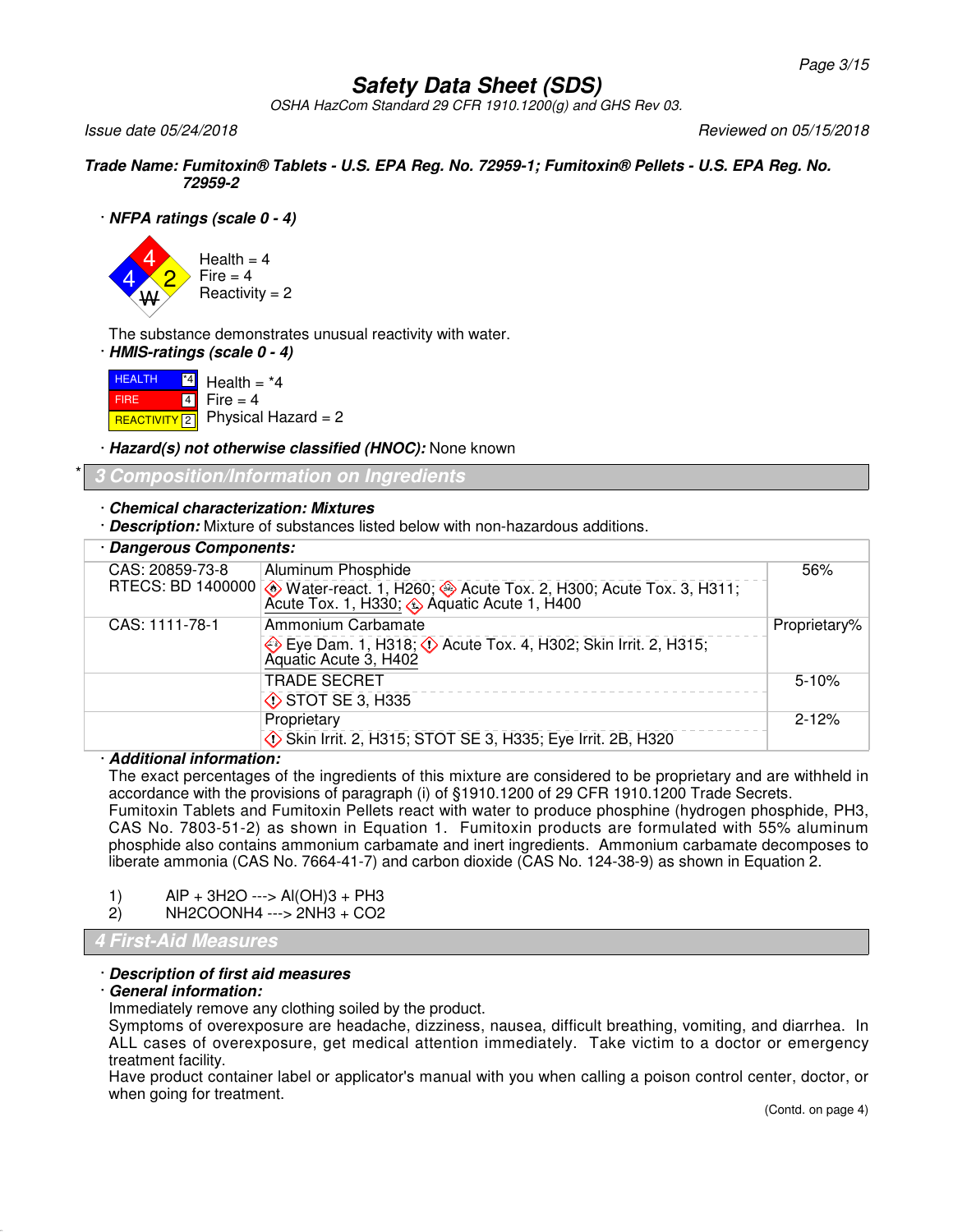OSHA HazCom Standard 29 CFR 1910.1200(g) and GHS Rev 03.

Issue date 05/24/2018 Reviewed on 05/15/2018

#### **Trade Name: Fumitoxin® Tablets - U.S. EPA Reg. No. 72959-1; Fumitoxin® Pellets - U.S. EPA Reg. No. 72959-2**

### · **After inhalation:**

Get exposed person to fresh air. If person is not breathing, call 911 or an ambulance, then give artificial respiration, preferably by mouth to mouth, if possible. Contact a poison control center or doctor for treatment advice.

## · **After skin contact:**

Take off contaminated clothing immediately. Rinse skin immediately with plenty of water for 15-20 minutes. Call a poison control center or doctor for treatment advice.

### · **After eye contact:**

Hold eye open and rinse slowly and gently with water for 15-20 minutes. Remove contact lenses, if present, after the first 5 minutes, then continue rinsing eyes. Call a poison control center or doctor for treatment advice.

### · **After swallowing:**

Do not induce vomiting; immediately call for medical help.

Call a poison control center or doctor immediately for treatment advice. Have person sip a glass of water if able to swallow. Do not give anything by mouth to an unconscious person. Do not induce vomiting unless told to by a poison control center or doctor.

### · **Information for doctor**

### · **Most important symptoms and effects, both acute and delayed:**

Aluminum phosphide fumigant products react with moisture from the air, acids and many other liquids to release phosphine gas (hydrogen phosphide, PH3). Mild exposure by inhalation causes malaise (indefinite feeling of sickness), headache, ringing in the ears, fatigue, nausea and pressure in the chest which is relieved by removal to fresh aid. Moderate poisoning causes weakness, vomiting, pain just above the stomach, chest pain, diarrhea and dyspnea (difficulty breathing). Symptoms of severe poisoning may occur within a few hours to several days resulting in pulmonary edema and may lead to dizziness, cyanosis, unconsciousness, and death.

#### · **Indication of any immediate medical attention and special treatment needed:** No further relevant information available.

## **5 Fire-Fighting Measures**

### · **Extinguishing media**

· **Suitable extinguishing agents:**

CO2, sand, extinguishing powder. Do not use water. Use fire fighting measures that suit the environment.

# · **For safety reasons unsuitable extinguishing agents:** Water

· **Special hazards arising from the substance or mixture:**

Phosphine (hydrogen phosphide, PH3)-air mixtures at concentrations above the LEL of 1.8% v/v (18,000 ppm) may ignite spontaneously. Ignition of high concentrations of phosphine gas (hydrogen phosphide, PH3) can product a very energetic reaction. Explosions can occur under these conditions and may cause severe personal injury. Never allow the buildup of phosphine gas (hydrogen phosphide, PH3) to exceed explosive concentrations. Open containers of metal phosphides in open air only and never in a flammable atmosphere. Do not confine spent or partially spent dust from metal phosphide fumigants as the slow release of phosphine gas (hydrogen phosphide, PH3) from these materials may result in the formation of an explosive atmosphere. Spontaneous ignition may occur if large quantities of aluminum phosphide are piled in contact with liquid water. This is particularly true if quantities of these materials are placed in an environment which can provide partial confinement of the hydrogen phosphide gas liberated by hydrolysis.

If incinerated, product will release the following toxic materials: Oxides of aluminum, magnesium, phosphorous, nitrogen (NOx), carbon, phosphine gas (hydrogen phosphide, PH3), ammonia and phosphoric acid.

### · **Advice for firefighters**

Aluminum phosphide is not flammable by itself. However, it reacts readily with water to produce phosphine gas (hydrogen phosphide, PH3) which may ignite spontaneously in air at concentrations above its LEL of 1.8% v/v (18,000 ppm). The UEL of phosphine gas (hydrogen phosphide, PH3) is unknown.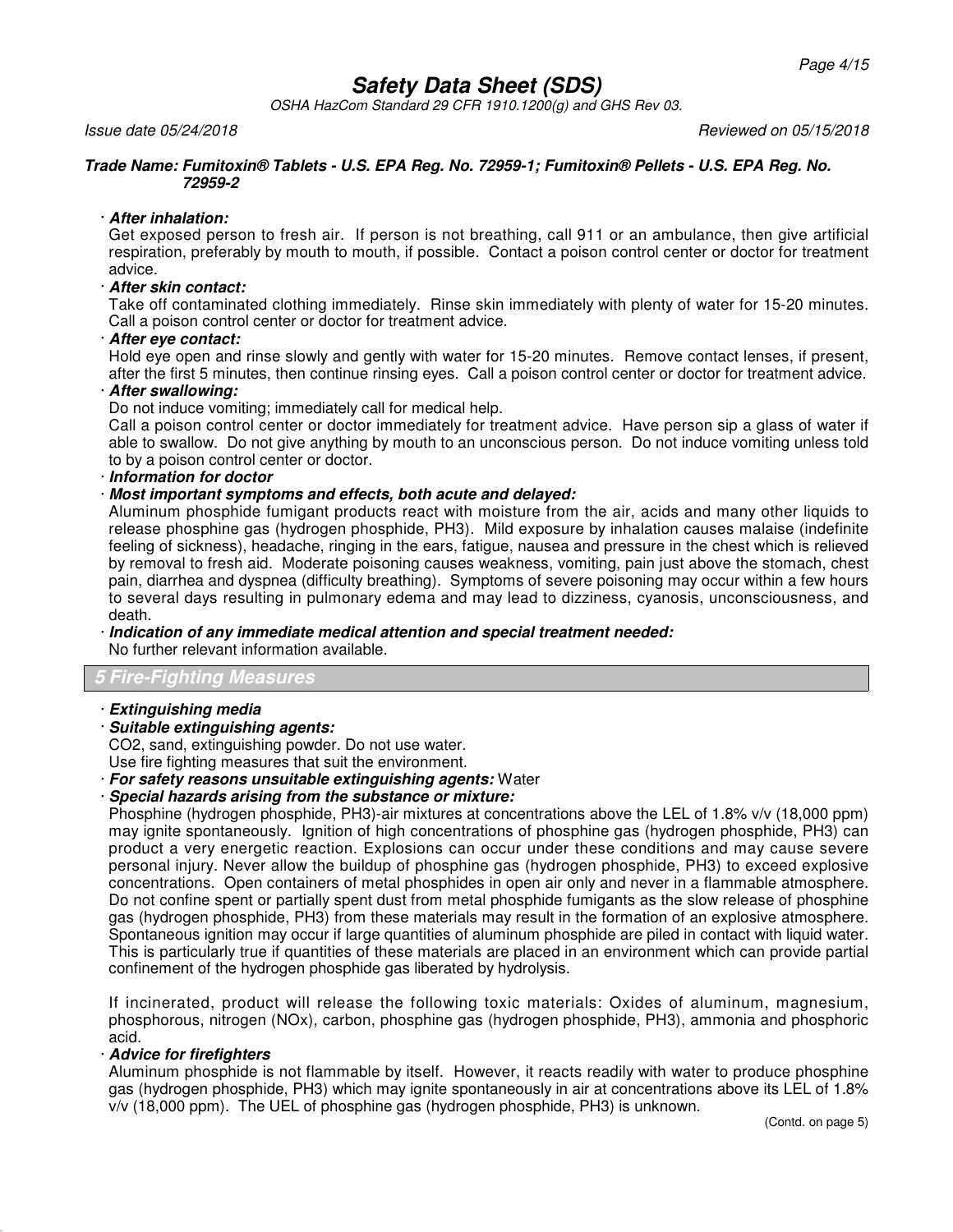OSHA HazCom Standard 29 CFR 1910.1200(g) and GHS Rev 03.

Issue date 05/24/2018 Reviewed on 05/15/2018

#### **Trade Name: Fumitoxin® Tablets - U.S. EPA Reg. No. 72959-1; Fumitoxin® Pellets - U.S. EPA Reg. No. 72959-2**

### · **Special protective equipment for firefighters:**

Wear a NOISH/MSHA approved full-face gas mask – phosphine gas canister combination may be used at levels up to 15 ppm or following manufacturers' use conditions instructions for escape . Above 15 ppm or in situations where the phosphine gas concentration is unknown, a NIOSH/MSHA approved SCBA must be worn.

### \* **6 Accidental Release Measures**

### · **Personal precautions, protective equipment and emergency procedures:**

Respiratory protection will most likely be required during cleanup of spilled aluminum phosphide fumigants. If the concentration of phosphine (hydrogen phosphide, PH3) is unknown, NIOSH/MSHA approved SCBA or its equivalent must be worn. Full-face gas mask canister combinations may only be worn at concentrations no higher than 15 ppm.

### · **Environmental precautions:**

Inform respective authorities in case of seepage into water course or sewage system.

Do not allow to enter sewers/surface or ground water.

· **Methods and material for containment and cleaning up:**

Dispose contaminated material as waste according to section 13.

Ensure adequate ventilation.

Do not flush with water or aqueous cleansing agents

Dispose of the collected material according to regulations.

If possible, dispose of spilled material by use according to label instructions. Freshly spilled material which has not been contaminated by water or foreign matter may be placed into original or other gas-tight containers. Punctured flasks, pouches or containers may be temporarily repaired using aluminum tape. If the age of the spill is unknown or if the product has been contaminated with soil, debris, water, etc., gather up the spillage in small open buckets having a capacity no larger than about 1 gallon. Do not add more than about 1 to 1.5 kg (2 to 3 lbs.) to a bucket. If on-site wet-deactivation is not feasible, transport the uncovered buckets in open vehicles to a suitable area. Small amounts of spillage, from about 4 to 8 kg (9 to 18 lbs.) may be spread out over the ground in an open area to be deactivated by atmospheric moisture. Alternatively, spilled aluminum phosphide fumigants may be deactivated by the wet method as described in the following:

Wet Deactivation of Spilled Fumitoxin Products:

1. Deactivating solution is prepared by adding the appropriate amount of low sudsing detergent to water in a drum or other suitable container. A 2% solution or 4 cups of detergent in 30 gallons is suggested. The container should be filled with deactivating solution to within a few inches of the top.

2. The material is added slowly to the deactivating solution and stirred so as to thoroughly wet all of the product. This should be carried out in open air and respiratory protection may be required. At no time should the deactivation drum be covered.

3. No more than about 45 to 50 lbs. of Fumitoxin should be added to 15 gallons of water-detergent mixture. Products may ignite during wet deactivation if they are allowed to float to the surface. Add weights or otherwise ensure that products stay submerged until deactivation is completed.

4. Allow the mixture to stand, with occasional stirring, for about 36 hours. The resultant slurry of dust or packaged product will then be safe for disposal.

5. Dispose of the slurry of deactivated material, with or without preliminary decanting, at a sanitary landfill or other suitable site approved by local authorities. Where permissible, this slurry may be poured into a storm sewer or out onto the ground.

### · **Reference to other sections:**

See Section 7 for information on safe handling.

See Section 8 for information on personal protection equipment.

See Section 13 for disposal information.

## · **Protective Action Criteria for Chemicals**

· **PAC-1:**

20859-73-8 Aluminum Phosphide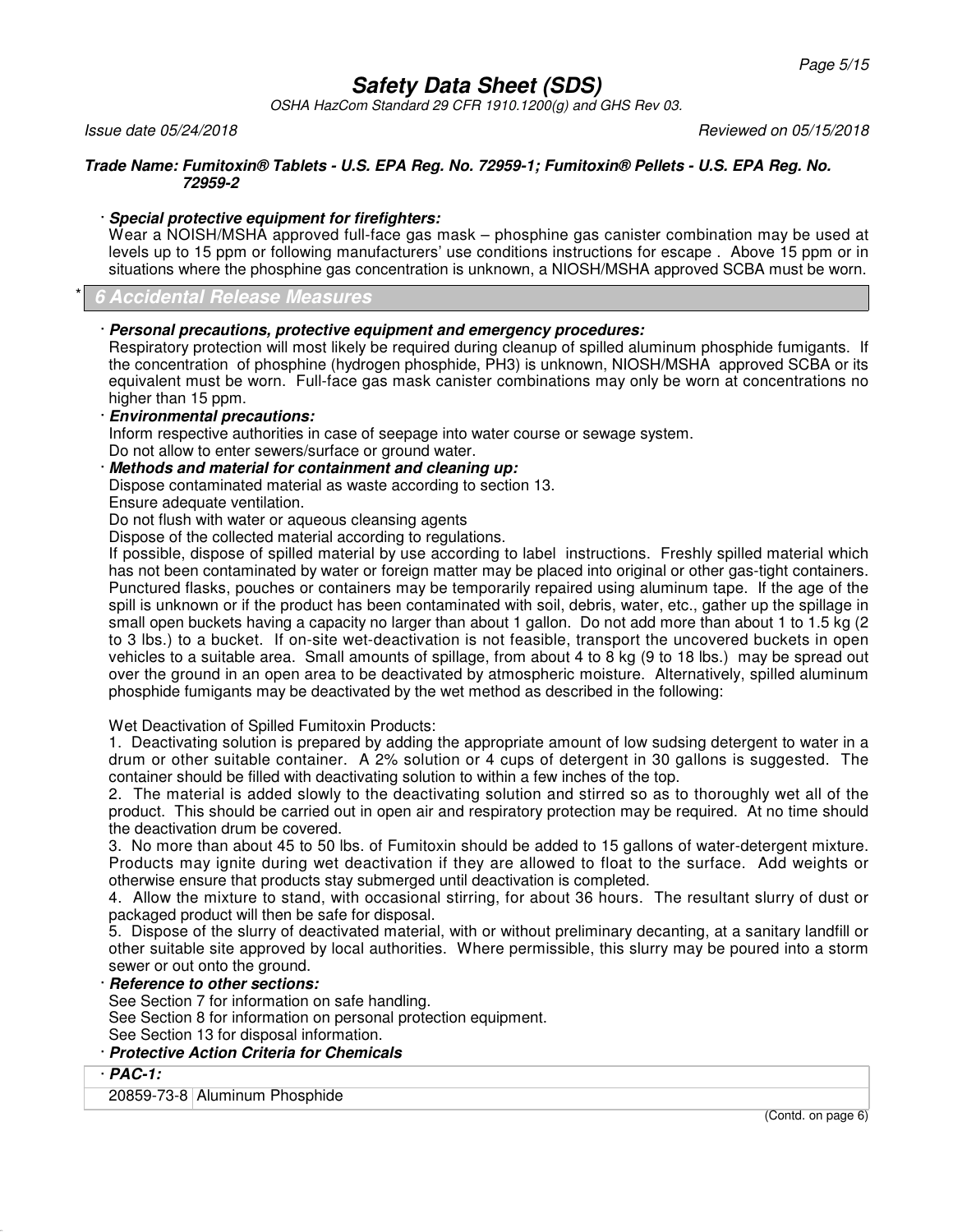OSHA HazCom Standard 29 CFR 1910.1200(g) and GHS Rev 03.

Issue date 05/24/2018 Reviewed on 05/15/2018

#### **Trade Name: Fumitoxin® Tablets - U.S. EPA Reg. No. 72959-1; Fumitoxin® Pellets - U.S. EPA Reg. No. 72959-2**

### · **PAC-2:**

20859-73-8 Aluminum Phosphide

### · **PAC-3:**

20859-73-8 Aluminum Phosphide

*Thandling and S* 

### · **Handling**

· **Precautions for safe handling:**

Store in cool, dry place in tightly closed receptacles. Avoid creating and breathing dust/fume/gas/mist/vapors/spray. Ensure good ventilation/exhaustion at the workplace.

Open and handle receptacle with care.

Only handle and refill product in closed systems.

· **Information about protection against explosions and fires:** Keep ignition sources away - Do not smoke. Protect against electrostatic charges. Keep protective respiratory device available.

### · **Conditions for safe storage, including any incompatibilities**

Store away from water, acids, bases, strong oxidizing agents and strong reducing agents.

· **Storage**

### · **Requirements to be met by storerooms and receptacles:**

Store products in a locked, dry, well-ventilated area away from heat. Post as a pesticide storage area. Do not store in buildings inhabited by humans or domestic animals.

· **Information about storage in one common storage facility:** Do not store together with acids.

## · **Further information about storage conditions:**

Keep container tightly sealed.

Store in cool, dry conditions in well sealed receptacles.

· **Specific end use(s):** No further relevant information available.

**8 Exposure Controls/Personal Protection**

· **Additional information about design of technical systems:** No further data; see section 7.

### · **Control parameters:**

All ventilation should be designed in accordance with OSHA standard (29 CFR 1910.94). Use local exhaust at filling zones and where leakage and dust formation is probable. Use mechanical (general) ventilation for storage areas. Use appropriate ventilation as required to keep Exposure Limits in Air below TLV & PEL limits.

## · **Components with occupational exposure limits:**

The following constituents are the only constituents of the product which have a PEL, TLV or other recommended exposure limit.

At this time, the other constituents have no known exposure limits.

|             | 20859-73-8 Aluminum Phosphide                                                   |
|-------------|---------------------------------------------------------------------------------|
| REL         | Long-term value: 2 mg/m <sup>3</sup><br>as Al                                   |
| TLV         | Long-term value: $1*$ mg/m <sup>3</sup><br>as Al;*as respirable fraction        |
| Proprietary |                                                                                 |
| <b>PEL</b>  | Short-term value: 15 mg/m <sup>3</sup><br>Long-term value: 10 mg/m <sup>3</sup> |

(Contd. on page 7)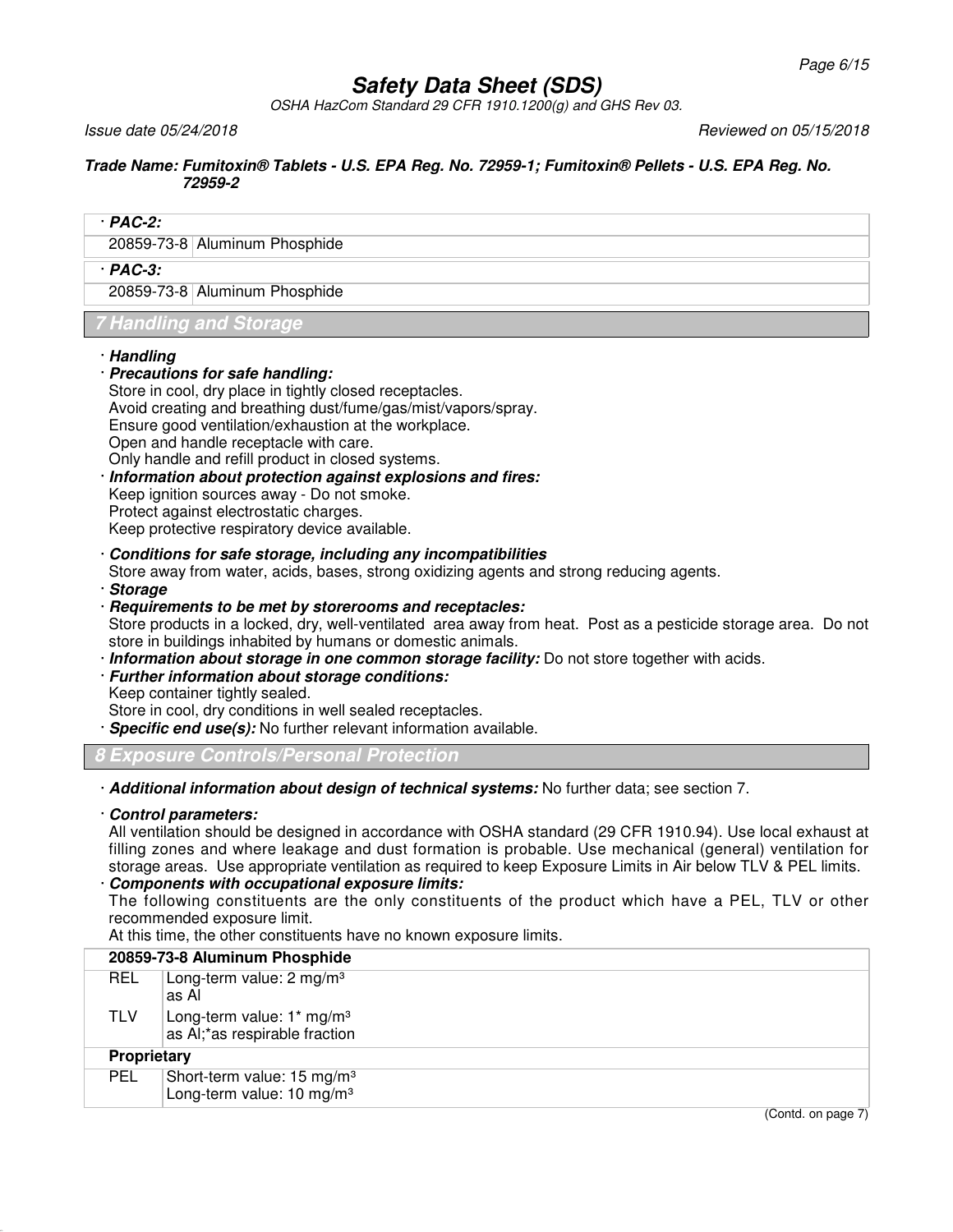OSHA HazCom Standard 29 CFR 1910.1200(g) and GHS Rev 03.

Issue date 05/24/2018 Reviewed on 05/15/2018

#### **Trade Name: Fumitoxin® Tablets - U.S. EPA Reg. No. 72959-1; Fumitoxin® Pellets - U.S. EPA Reg. No. 72959-2**

| <b>Trade Secret</b><br>$NIOSH$ Short-term value: 2 mg/m <sup>3</sup><br>Long-term value: 2.5 mg/m <sup>3</sup><br>Long-term value: 5<br>TWA |  |  |  |  |  |
|---------------------------------------------------------------------------------------------------------------------------------------------|--|--|--|--|--|
|                                                                                                                                             |  |  |  |  |  |
|                                                                                                                                             |  |  |  |  |  |
|                                                                                                                                             |  |  |  |  |  |
| 7803-51-2 Phosphine                                                                                                                         |  |  |  |  |  |
| <b>PEL</b><br>Long-term value: $0.4 \text{ mg/m}^3$ , $0.3 \text{ ppm}$                                                                     |  |  |  |  |  |
| <b>REL</b><br>Short-term value: 1 mg/m <sup>3</sup> , 1 ppm<br>Long-term value: $0.4 \text{ mg/m}^3$ , $0.3 \text{ ppm}$                    |  |  |  |  |  |
| <b>TLV</b><br>Long-term value: $0.07 \text{ mg/m}^3$ , $0.05 \text{ ppm}$<br>Ceiling limit value: 0.21 mg/m <sup>3</sup> , 0.15 ppm         |  |  |  |  |  |
| 7664-41-7 Ammonia, anhydrous                                                                                                                |  |  |  |  |  |
| PEL.<br>Long-term value: 35 mg/m <sup>3</sup> , 50 ppm                                                                                      |  |  |  |  |  |
| <b>REL</b><br>Short-term value: 27 mg/m <sup>3</sup> , 35 ppm<br>Long-term value: 18 mg/m <sup>3</sup> , 25 ppm                             |  |  |  |  |  |
| <b>TLV</b><br>Short-term value: 24 mg/m <sup>3</sup> , 35 ppm<br>Long-term value: 17 mg/m <sup>3</sup> , 25 ppm                             |  |  |  |  |  |

· **Additional information:** The lists that were valid during the creation of this SDS were used as basis.

· **Exposure controls:**

- · **Personal protective equipment**
- · **General protective and hygienic measures:**
- Keep away from foodstuffs, beverages and feed.

Immediately remove all soiled and contaminated clothing and wash before reuse.

Wash hands before breaks and at the end of work.

Avoid contact with the eyes and skin.

### · **Breathing equipment:**

Respiratory protection will most likely be required while using aluminum phosphide fumigants. If the concentration of phosphine (hydrogen phosphide, PH3) is unknown, NIOSH/MSHA approved SCBA or its equivalent must be worn. Full-face gas mask canister combinations may only be worn at concentrations no higher than 15 ppm.

## · **Protection of hands:**

Wear dry gloves of cotton or other material if contact with tablets, pellets, or dust is likely. Gloves should remain dry after use. Aerate gloves and other clothing that may be contaminated in a well-ventilated area prior to laundering.



Protective gloves

· **Material of gloves:** Dry gloves of cotton or other material.

## · **Penetration time of glove material:**

The exact break-through time has to be determined and observed by the manufacturer of the protective gloves.

· **Eye protection:**



Tightly sealed goggles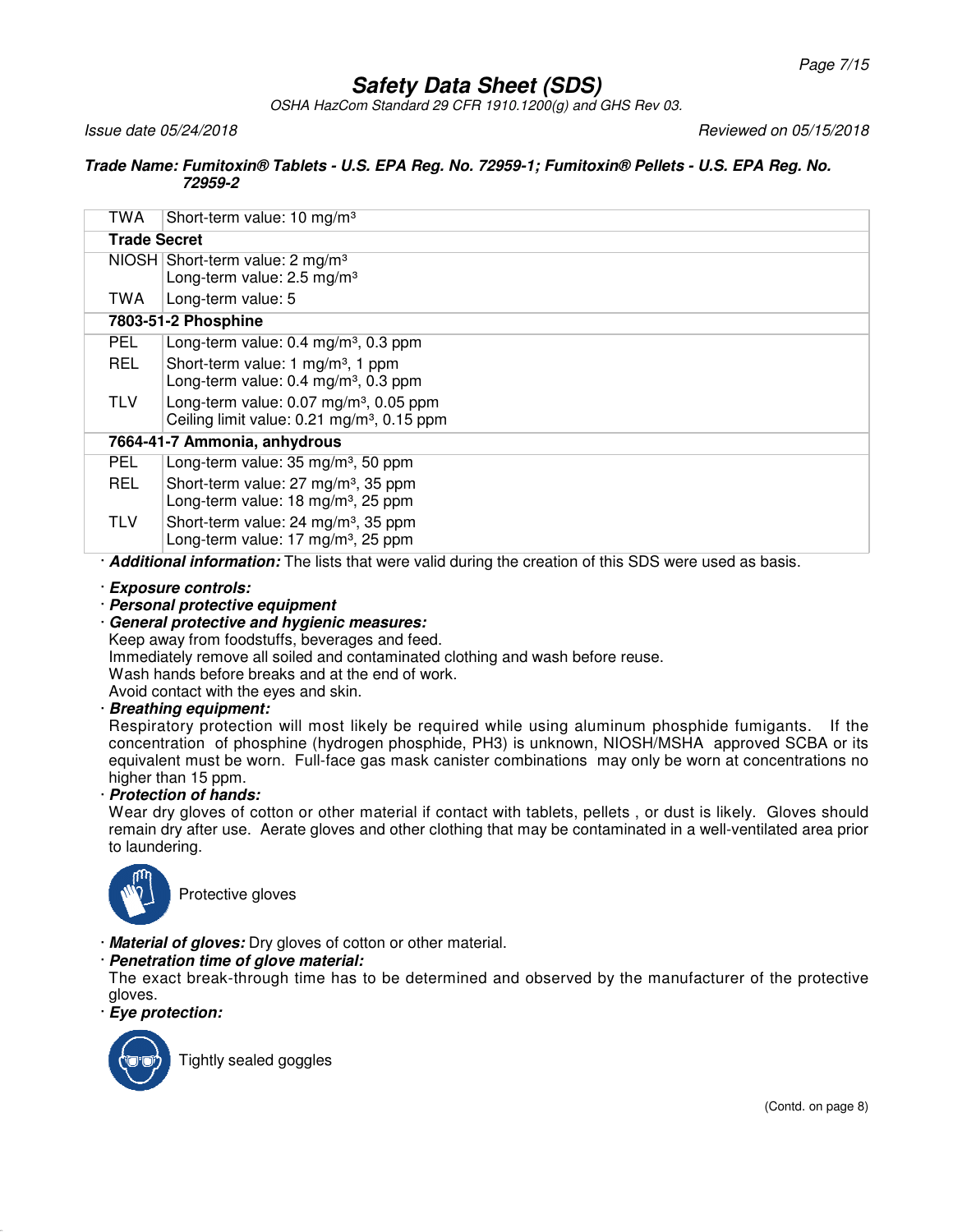OSHA HazCom Standard 29 CFR 1910.1200(g) and GHS Rev 03.

Issue date 05/24/2018 Reviewed on 05/15/2018

#### **Trade Name: Fumitoxin® Tablets - U.S. EPA Reg. No. 72959-1; Fumitoxin® Pellets - U.S. EPA Reg. No. 72959-2**

· **Limitation and supervision of exposure into the environment:** Keep away from drains, surface and ground waters. Avoid release into the environment.

### \* **9 Physical and Chemical Properties**

| · Information on basic physical and chemical properties<br>· General Information<br>· Appearance:   |                                                                                                                                   |  |  |
|-----------------------------------------------------------------------------------------------------|-----------------------------------------------------------------------------------------------------------------------------------|--|--|
| Form:<br>Color:<br>· Odour:<br>· Odor threshold:                                                    | Solid<br>Greenish-gray<br>Garlic, carbide or decaying fish<br>Not determined.                                                     |  |  |
| · pH-value:                                                                                         | Not applicable.                                                                                                                   |  |  |
| · Change in condition<br><b>Melting point/Melting range:</b><br><b>Boiling point/Boiling range:</b> | AIP = >1000 °C (AIP = >1832 °F) (PH3 = -133.5 °C)<br>AIP = >1000 °C (AIP = >1832 °F) (PH3 = -87.7 °C)                             |  |  |
| · Flash point:                                                                                      | Not determined.                                                                                                                   |  |  |
| · Flammability (solid, gaseous):                                                                    | Contact with water or acids liberates extremely flammable gases.<br>Contact with water liberates extremely flammable gases.       |  |  |
| · Ignition temperature:                                                                             | Not applicable                                                                                                                    |  |  |
| · Decomposition temperature:                                                                        | Decomposes at ambient conditions when moisture is present.                                                                        |  |  |
| · Auto igniting:                                                                                    | Spontaneously flammable in air.                                                                                                   |  |  |
| · Danger of explosion:                                                                              | Not determined.                                                                                                                   |  |  |
| · Explosion limits:<br><i>Lower:</i><br><b>Upper:</b>                                               | 1.8% Vol % (for PH3)<br>Not established Vol % (for PH3)                                                                           |  |  |
| · Vapor pressure:                                                                                   | $AIP = 0$ mm Hg<br>PH3 = 40 mm Hg @ -129.4 °C<br>AC = 100 mm Hg @ 26.7 °C                                                         |  |  |
| · Density:<br>· Relative density:<br>· Vapor density:<br>· Evaporation rate:                        | AIP = 2.85 g/cm <sup>3</sup> (AIP = 23.783 lbs/gal) (PH3 = 1.37 g/l gas)<br>Not determined.<br>Not applicable.<br>Not applicable. |  |  |
| · Solubility in / Miscibility with:<br>Water:                                                       | $AIP = Insoluble, reacts$<br>PH3 = 26 cc in 100 ml at 17 $^{\circ}$ C<br>$AC = Very soluble, reacts$                              |  |  |
| · Partition coefficient (n-octanol/water): Not determined.                                          |                                                                                                                                   |  |  |
| · Viscosity:<br>Dynamic:<br><b>Kinematic:</b>                                                       | Not applicable.<br>Not applicable.                                                                                                |  |  |
| · Solvent content:                                                                                  |                                                                                                                                   |  |  |
| <b>Solids content:</b>                                                                              | 100.0 $%$                                                                                                                         |  |  |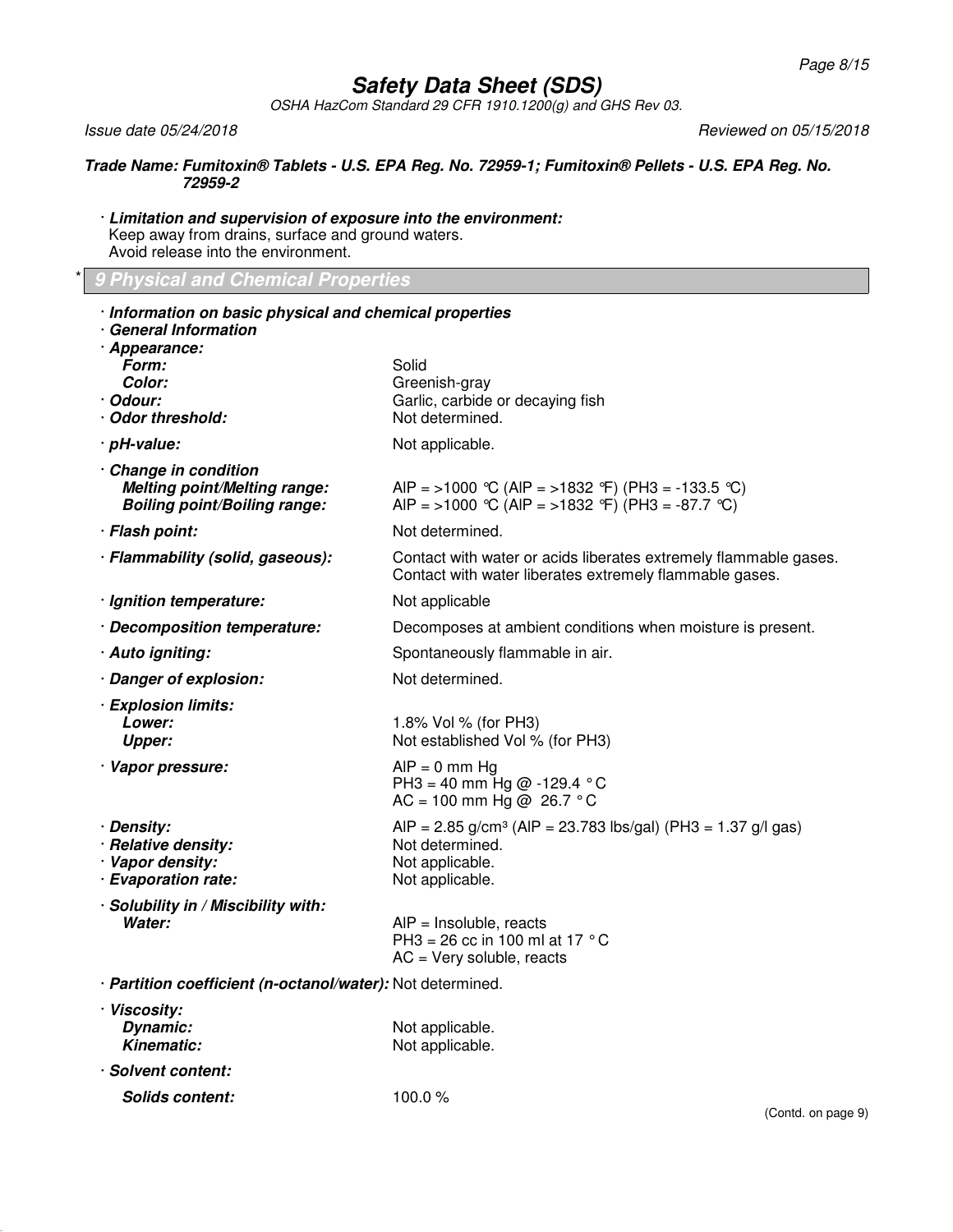OSHA HazCom Standard 29 CFR 1910.1200(g) and GHS Rev 03.

Issue date 05/24/2018 Reviewed on 05/15/2018

#### **Trade Name: Fumitoxin® Tablets - U.S. EPA Reg. No. 72959-1; Fumitoxin® Pellets - U.S. EPA Reg. No. 72959-2**

· **Other information:** No further relevant information available.

## **Stability and Reacti**v

- · **Reactivity:** No further relevant information available.
- · **Chemical stability:**

Products are stable to most chemical reactions, except for hydrolysis. Products will react with moist air, liquid water, acids and some other liquids to produce toxic and flammable phosphine (hydrogen phosphide, PH3) gas.

- · **Thermal decomposition / conditions to be avoided:** No decomposition if used according to specifications.
- · **Possibility of hazardous reactions:**
- Contact with water releases flammable gases.
- Contact with water releases toxic gases.
- · **Conditions to avoid:** Avoid prolonged exposure to air.
- · **Incompatible materials:** Water, acids, bases, strong oxidizing agents and strong reducing agents.
- · **Hazardous decomposition products:**

Oxides of aluminum, phosphorous, nitrogen (NOx), magnesium, carbon, phosphine gas (hydrogen phosphide, PH3), ammonia and phosphoric acid.

· **Additional information:**

Phosphine (hydrogen phosphide, PH3) gas may react with certain metals and cause corrosion, especially at higher temperatures and relative humidity. Metals such as copper, brass and other copper alloys, and precious metals such as gold and silver are susceptible to corrosion by phosphine. Small electric motors, smoke detectors, brass sprinkler heads, batteries and battery chargers, fork lifts, temperature monitoring systems, switching gears, communication devices, computers, calculators and other electrical equipment may be damaged by this gas. Phosphine (hydrogen phosphide, PH3) will also react with certain metallic salts and, therefore, sensitive items such as photographic film, some inorganic pigments, etc., should not be exposed.

### \* **11 Toxicological Information**

## · **Information on toxicological effects:**

· **Acute toxicity:**

| · LD/LC50 values that are relevant for classification: |                                             |                   |  |
|--------------------------------------------------------|---------------------------------------------|-------------------|--|
|                                                        | 20859-73-8 Aluminum Phosphide               |                   |  |
| Oral                                                   | LD50                                        | $0.4$ mg/kg (Rat) |  |
|                                                        | 1111-78-1 Ammonium Carbamate                |                   |  |
| Oral                                                   | LD50                                        | 1,470 mg/kg (Rat) |  |
|                                                        | Inhalative $ LG50/96$ hours 37 mg/l (Trout) |                   |  |
|                                                        | 7664-41-7 Ammonia, anhydrous                |                   |  |
| Oral                                                   | LD50                                        | 350 mg/kg (Rat)   |  |
| Inhalative $ LG50/4$ h                                 |                                             | 2,000 mg/l (Rat)  |  |
|                                                        | 7803-51-2 Phosphine                         |                   |  |
| Inhalative LC50/4 h                                    |                                             | 11 ppm (Rat)      |  |
| · Primary irritant effect:<br>. On tha akin:           |                                             |                   |  |

#### · **On the skin:**

May be irritating.

Strong caustic effect on skin and mucous membranes.

Irritant to skin and mucous membranes.

### · **On the eye:**

Strong irritant with the danger of severe eye injury. Corrosive effect.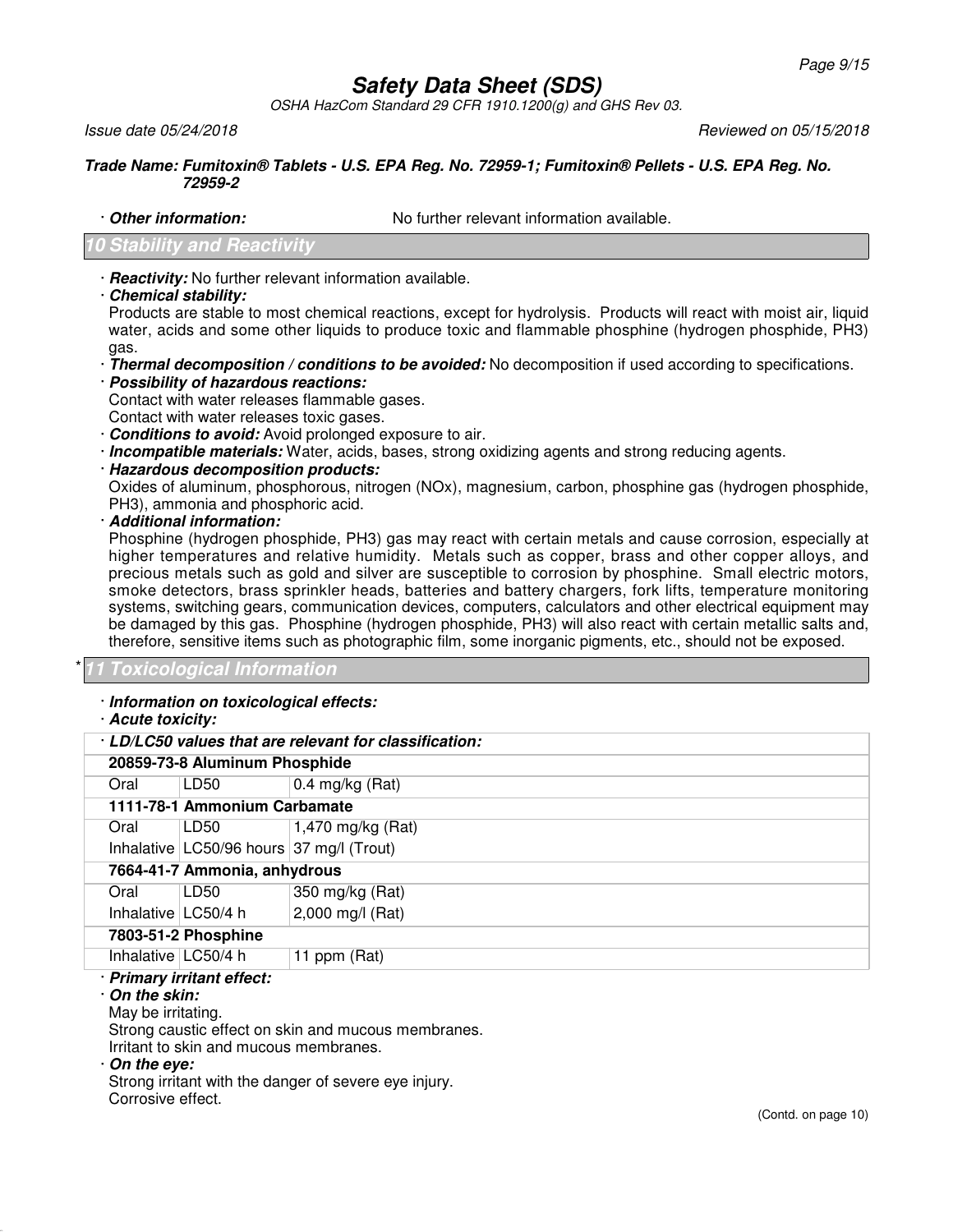OSHA HazCom Standard 29 CFR 1910.1200(g) and GHS Rev 03.

Issue date 05/24/2018 Reviewed on 05/15/2018

#### **Trade Name: Fumitoxin® Tablets - U.S. EPA Reg. No. 72959-1; Fumitoxin® Pellets - U.S. EPA Reg. No. 72959-2**

Causes serious eye irritation.

## · **Additional toxicological information:**

The product shows the following dangers according to internally approved calculation methods for preparations:

Toxic Irritant Very toxic

· **Carcinogenic categories:**

· **IARC (International Agency for Research on Cancer):**

None of the ingredients are listed.

## · **NTP (National Toxicology Program):**

None of the ingredients are listed.

### · **OSHA-Ca (Occupational Safety & Health Administration):**

None of the ingredients are listed.

## **12 Ecological Information**

### · **Toxicity:**

· **Aquatic toxicity:**

Avoid release into the environment. Runoff from fire control or dilution water may cause pollution.

### **1111-78-1 Ammonium Carbamate**

### $EC50$  129.1 mg/l (Green algae)

63 mg/l (Water flea)

- · **Persistence and degradability:** No further relevant information available.
- · **Behavior in environmental systems:**
- · **Bioaccumulative potential:** No further relevant information available.
- · **Mobility in soil:** No further relevant information available.
- · **Ecotoxical effects:**
- · **Remark:** Very toxic for fish
- · **Additional ecological information:**
- · **General notes:**

Do not allow product to reach ground water, water course or sewage system.

Danger to drinking water if even small quantities leak into the ground.

Poisonous for fish and plankton in water bodies.

- Very toxic for aquatic organisms
- · **Results of PBT and vPvB assessment:**
- · **PBT:** Not applicable.
- · **vPvB:** Not applicable.
- · **Other adverse effects:** No further relevant information available.

## **13 Disposal Considerations**

## · **Waste treatment methods**

### · **Recommendation:**

Must not be disposed of together with household garbage. Do not allow product to reach sewage system. When being disposed of, spilled or partially reacted Fumitoxin products are considered hazardous wastes under existing Federal Regulations. If properly exposed, the grayish-white residual dust after a fumigation will not be a hazardous waste and normally contains only a very small amount of unreacted aluminum phosphide. This waste will be safe for disposal. However, the spent residual dust from incompletely exposed Fumitoxin products may require special care.

Triple rinse tablet and pellet flasks and stoppers with water. Then offer for recycling or reconditioning, or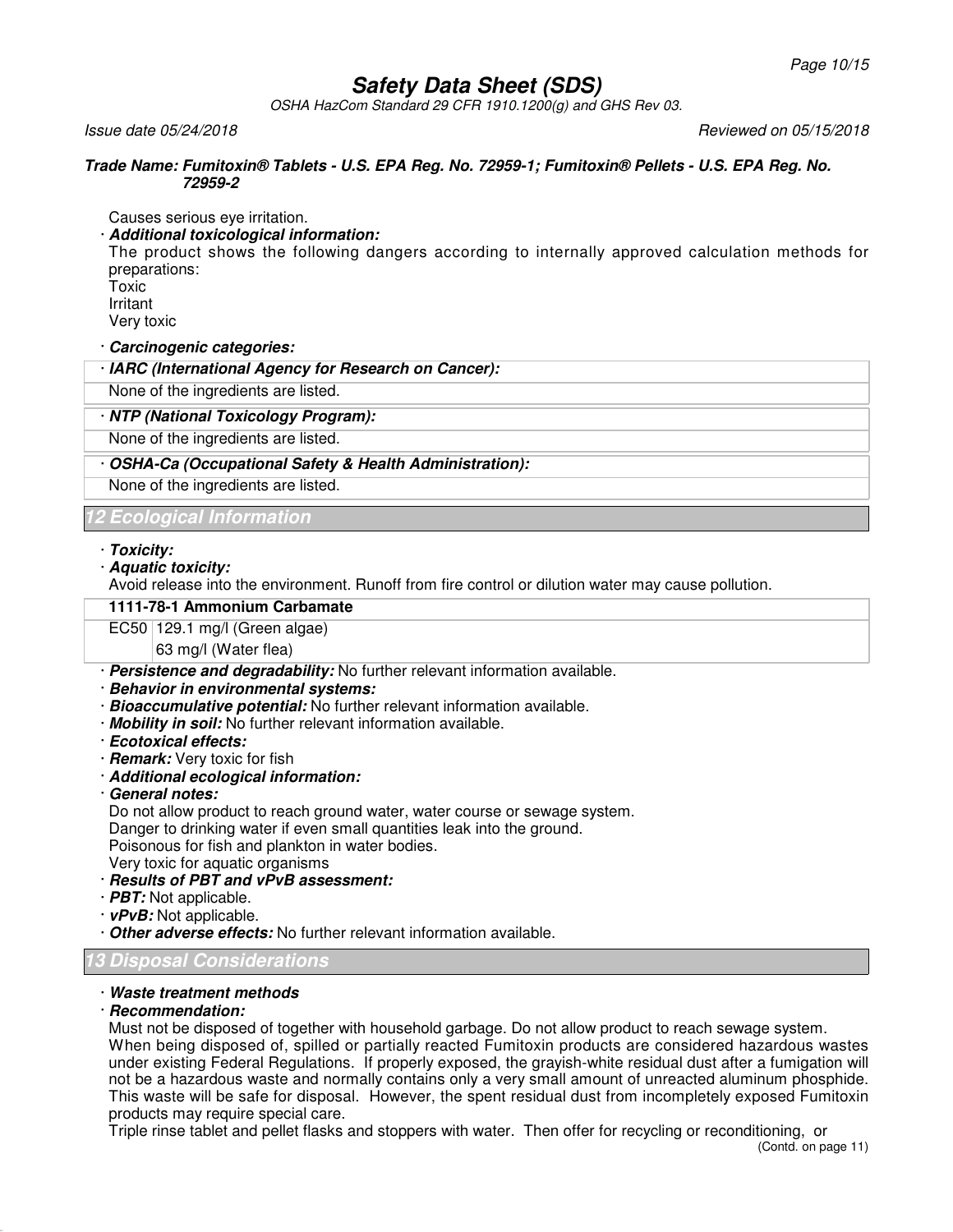OSHA HazCom Standard 29 CFR 1910.1200(g) and GHS Rev 03.

### Issue date 05/24/2018 Reviewed on 05/15/2018

#### **Trade Name: Fumitoxin® Tablets - U.S. EPA Reg. No. 72959-1; Fumitoxin® Pellets - U.S. EPA Reg. No. 72959-2**

puncture and dispose of in a sanitary landfill, or by other procedures approved by state and local authorities. Rinsate may be disposed of in a storm sewer, sanitary landfill or by other approved procedures. Or, it is permissible to remove lids and expose empty flasks to atmospheric conditions until the residue in the flasks is reacted. Then puncture and dispose of in a sanitary landfill or other approved site, or by other procedures approved by state and local authorities. Some local and state waste disposal regulations may vary from the following recommendations. Disposal procedures should be reviewed with appropriate authorities to ensure compliance with local regulations. Contact your State Pesticide or Environmental Control Agency or Hazardous Waste Specialist at the nearest EPA Regional Office for guidance.

1. Confinement of partially spent residual materials, as in a closed container, or collection and storage of large quantities of dust may result in a fire or explosion hazard. Small amounts of phosphine (hydrogen phosphide, PH3) may be given off from unreacted aluminum phosphide, and confinement of the gas may result in a flash.

2. In open areas, small amounts of spent residual dust or spent packaged products may be disposed of on site by burial or by spreading over the land surface away from inhabited buildings.

3. Residual dust from Fumitoxin products may also be collected and disposed of at a sanitary landfill, or other approved sites or by other procedures approved by Federal, State or Local authorities.

4. From 3 to 5 kg (7 to 10 lbs.) of spent dust from 2 to 3 flasks of Fumitoxin may collected for disposal

in a 1-gallon bucket. Larger amounts, up to about one-half case, may be collected in burlap, cotton or other types of porous cloth bags for transportation in an open vehicle to the disposal site. Do not collect dust from more than 7 flasks of tablets, 10 flasks of pellets (about 11 kg or 25 lbs.) in a single bag. Do not pile cloth bags together. Do not use this method for partially spent or "green" dust. Caution: Do not collect dust in large drums, dumpsters, plastic bags or other containers where confinement may occur.

### · **Uncleaned packaging**

### · **Recommendation:**

Triple rinse tablet and pellet flasks and stoppers with water and then offer for recycling or reconditioning; or puncture and dispose of in a sanitary landfill, or by other procedures approved by state and local authorities.

### **14 Transport Information**

- · **UN-Number:**
- · **DOT, ADR/ADN, IMDG, IATA** UN1397
- · **UN proper shipping name:**
- 
- 
- 
- 
- · **Transport hazard class(es):**
- · **DOT**



- 
- · **Label:** 4.3, 6.1

· **DOT**<br>**ADR/ADN** Aluminum phosphide<br>
UN1397 Aluminum UN1397 Aluminum phosphide, ENVIRONMENTALLY HAZARDOUS · **IMDG** ALUMINIUM PHOSPHIDE, MARINE POLLUTANT · **IATA** ALUMINIUM PHOSPHIDE

· **Class:** 4.3 Substances which, in contact with water, emit flammable gases

(Contd. on page 12)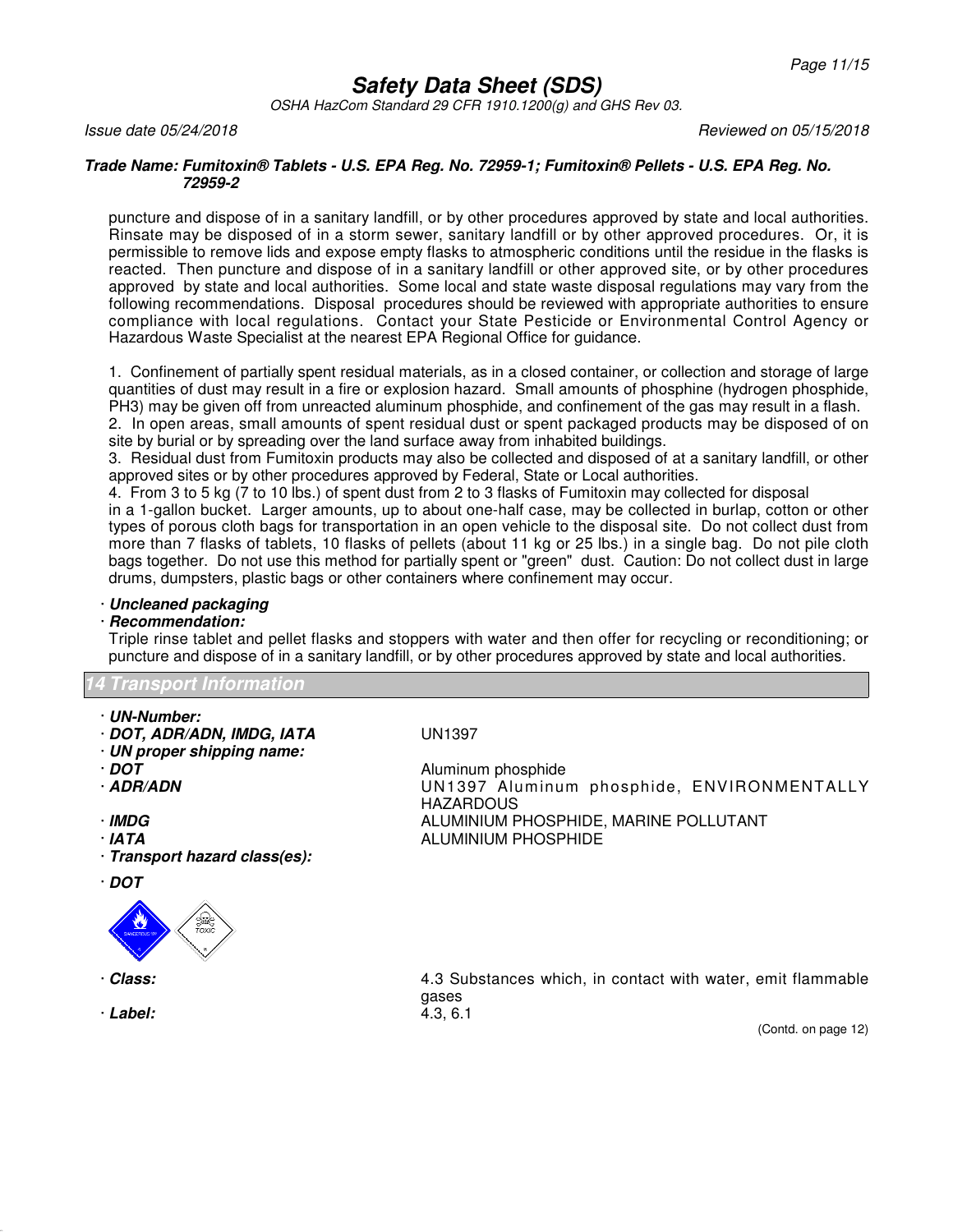OSHA HazCom Standard 29 CFR 1910.1200(g) and GHS Rev 03.

Issue date 05/24/2018 Reviewed on 05/15/2018

## **Trade Name: Fumitoxin® Tablets - U.S. EPA Reg. No. 72959-1; Fumitoxin® Pellets - U.S. EPA Reg. No. 72959-2**

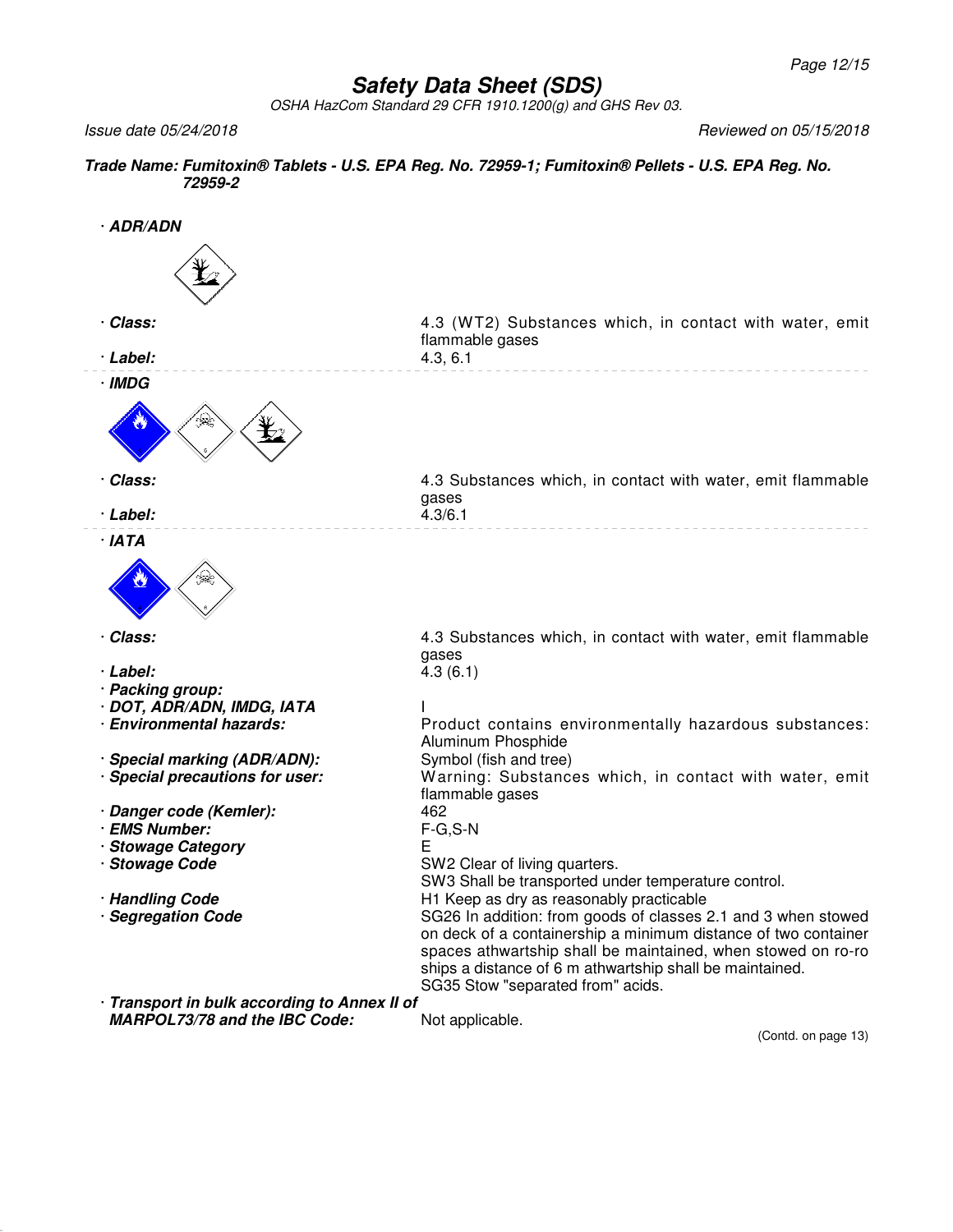OSHA HazCom Standard 29 CFR 1910.1200(g) and GHS Rev 03.

Issue date 05/24/2018 Reviewed on 05/15/2018

#### **Trade Name: Fumitoxin® Tablets - U.S. EPA Reg. No. 72959-1; Fumitoxin® Pellets - U.S. EPA Reg. No. 72959-2**

|  |  |  |  | · Transport/Additional information: |
|--|--|--|--|-------------------------------------|
|--|--|--|--|-------------------------------------|

| · DOT<br>· Quantity limitations: | On passenger aircraft/rail: Forbidden<br>On cargo aircraft only: 15 kg                                       |
|----------------------------------|--------------------------------------------------------------------------------------------------------------|
| · ADR/ADN                        |                                                                                                              |
| · Excepted quantities (EQ):      | Code: E0<br>Not permitted as Excepted Quantity                                                               |
| · IMDG                           |                                                                                                              |
| · Limited quantities (LQ):       | 0                                                                                                            |
| · Excepted quantities (EQ):      | Code: E0                                                                                                     |
| · UN "Model Regulation":         | Not permitted as Excepted Quantity<br>UN 1397 ALUMINUM PHOSPHIDE, 4.3 (6.1), I,<br>ENVIRONMENTALLY HAZARDOUS |

## **15 Regulatory Information**

· **Safety, health and environmental regulations/legislation specific for the substance or mixture:**

|  | · SARA (Superfund Amendments and Reauthorization): |  |  |
|--|----------------------------------------------------|--|--|
|  |                                                    |  |  |

| Section 355 (extremely hazardous substances):               |  |
|-------------------------------------------------------------|--|
| 20859-73-8 Aluminum Phosphide                               |  |
| Section 313 (Specific toxic chemical listings):             |  |
| 20859-73-8 Aluminum Phosphide                               |  |
| <b>TRADE SECRET</b>                                         |  |
| · TSCA (Toxic Substances Control Act):                      |  |
| 20859-73-8 Aluminum Phosphide                               |  |
| · TSCA new (21st Century Act) (Substances not listed)       |  |
| 20859-73-8 Aluminum Phosphide                               |  |
| 1111-78-1 Ammonium Carbamate                                |  |
| <b>TRADE SECRET</b>                                         |  |
| Proprietary                                                 |  |
| California Proposition 65:                                  |  |
| Chemicals known to cause cancer:                            |  |
| None of the ingredients are listed.                         |  |
| Chemicals known to cause reproductive toxicity for females: |  |
| None of the ingredients are listed.                         |  |
| Chemicals known to cause reproductive toxicity for males:   |  |
| None of the ingredients are listed.                         |  |
| Chemicals known to cause developmental toxicity:            |  |
| None of the ingredients are listed.                         |  |
| · New Jersey Right-to-Know List:                            |  |
| 20859-73-8 Aluminum Phosphide                               |  |
| · New Jersey Special Hazardous Substance List:              |  |
| 20859-73-8 Aluminum Phosphide<br>F4, R2                     |  |
| $(C_{\text{and}} \cap \text{Area} \cdot 14)$                |  |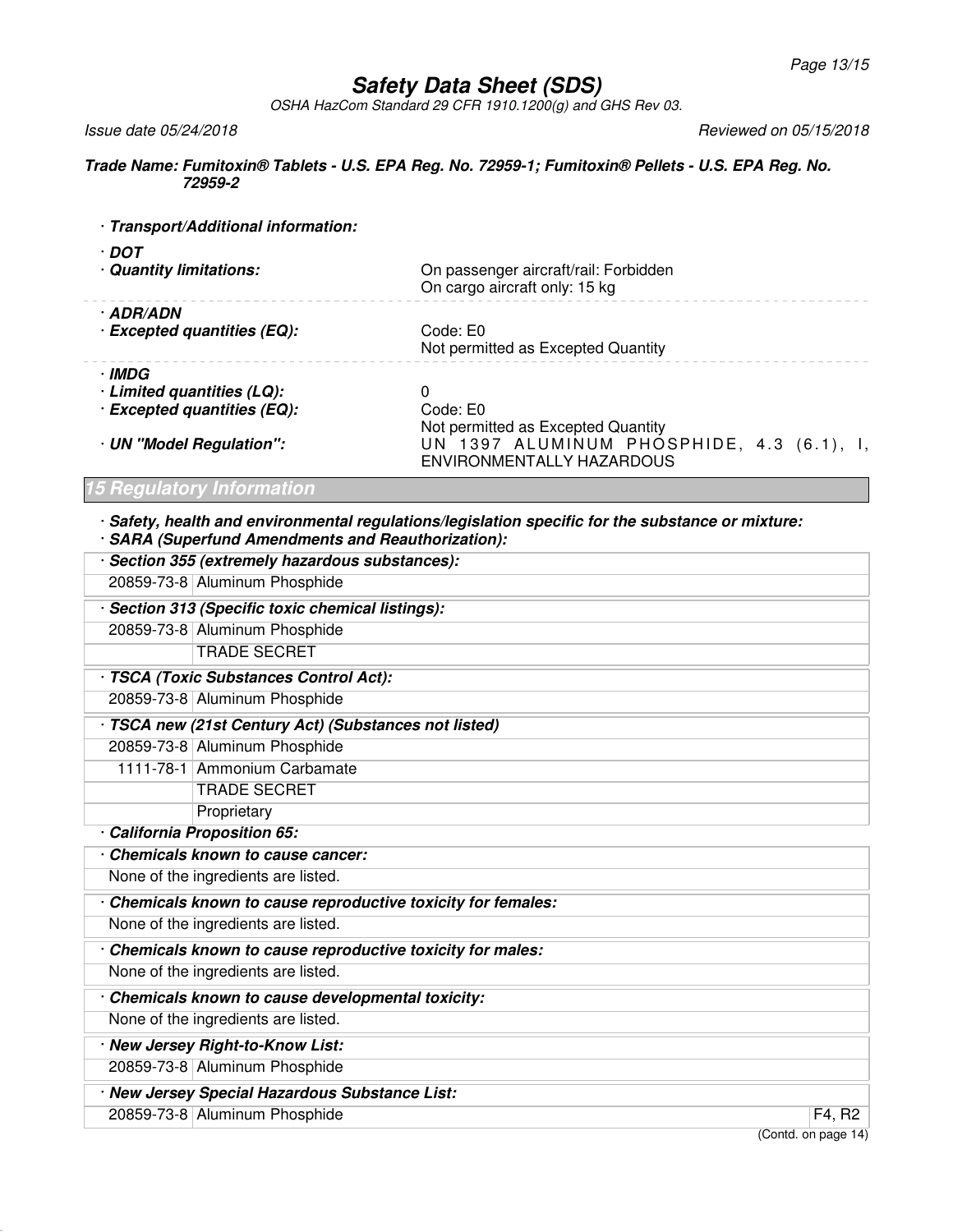OSHA HazCom Standard 29 CFR 1910.1200(g) and GHS Rev 03.

Issue date 05/24/2018 Reviewed on 05/15/2018

### **Trade Name: Fumitoxin® Tablets - U.S. EPA Reg. No. 72959-1; Fumitoxin® Pellets - U.S. EPA Reg. No. 72959-2**

|                                          | · Pennsylvania Right-to-Know List:                                                                    |                     |
|------------------------------------------|-------------------------------------------------------------------------------------------------------|---------------------|
|                                          | 20859-73-8 Aluminum Phosphide                                                                         |                     |
|                                          | · Pennsylvania Special Hazardous Substance List:                                                      |                     |
|                                          | 20859-73-8 Aluminum Phosphide                                                                         | E                   |
| · Carcinogenic categories:               |                                                                                                       |                     |
|                                          | · EPA (Environmental Protection Agency):                                                              |                     |
|                                          | None of the ingredients are listed.                                                                   |                     |
|                                          | · TLV (Threshold Limit Value established by ACGIH):                                                   |                     |
| <b>TRADE SECRET</b>                      |                                                                                                       | A4                  |
|                                          | · NIOSH-Ca (National Institute for Occupational Safety and Health):                                   |                     |
|                                          | None of the ingredients are listed.                                                                   |                     |
| · GHS label elements                     |                                                                                                       |                     |
|                                          | The product is classified and labeled according to the Globally Harmonized System (GHS).              |                     |
| · Hazard pictograms:                     |                                                                                                       |                     |
|                                          |                                                                                                       |                     |
|                                          |                                                                                                       |                     |
|                                          |                                                                                                       |                     |
| GHS02<br>GHS05                           | GHS06<br>GHS09                                                                                        |                     |
| · Signal word: Danger                    |                                                                                                       |                     |
|                                          |                                                                                                       |                     |
|                                          | · Hazard-determining components of labeling:                                                          |                     |
| Aluminum Phosphide<br>Ammonium Carbamate |                                                                                                       |                     |
| · Hazard statements:                     |                                                                                                       |                     |
| H <sub>260</sub>                         | In contact with water releases flammable gases, which may ignite spontaneously.                       |                     |
|                                          | H300+H330 Fatal if swallowed or if inhaled.                                                           |                     |
| H315                                     | Causes skin irritation.                                                                               |                     |
| H318                                     | Causes serious eye damage.                                                                            |                     |
| H400                                     | Very toxic to aquatic life.                                                                           |                     |
| · Precautionary statements:              |                                                                                                       |                     |
| P223<br>P260                             | Do not allow contact with water.                                                                      |                     |
| P <sub>264</sub>                         | Do not breathe dust/fume/gas/mist/vapors/spray.                                                       |                     |
| P270                                     | Wash thoroughly after handling.<br>Do not eat, drink or smoke when using this product.                |                     |
| P273                                     | Avoid release to the environment.                                                                     |                     |
| P280                                     | Wear protective gloves/protective clothing/eye protection/face protection.                            |                     |
| P284                                     | [In case of inadequate ventilation] wear respiratory protection.                                      |                     |
| P301+P310                                | If swallowed: Immediately call a poison center/doctor.                                                |                     |
| P302+P352                                | If on skin: Wash with plenty of water.                                                                |                     |
| P304+P340                                | IF INHALED: Remove person to fresh air and keep comfortable for breathing.                            |                     |
|                                          | P305+P351+P338 If in eyes: Rinse cautiously with water for several minutes. Remove contact lenses, if |                     |
|                                          | present and easy to do. Continue rinsing.                                                             |                     |
| P320                                     | Specific treatment is urgent (see supplementary first aid instructions on this Safety Data            |                     |
|                                          | Sheet).                                                                                               |                     |
| P332+P313                                | If skin irritation occurs: Get medical advice/attention.                                              |                     |
| P362+P364                                | Take off contaminated clothing and wash it before reuse.                                              |                     |
| P370+P378                                | In case of fire: Use for extinction: CO2, sand, extinguishing powder.                                 | (Contd. on page 15) |
|                                          |                                                                                                       |                     |